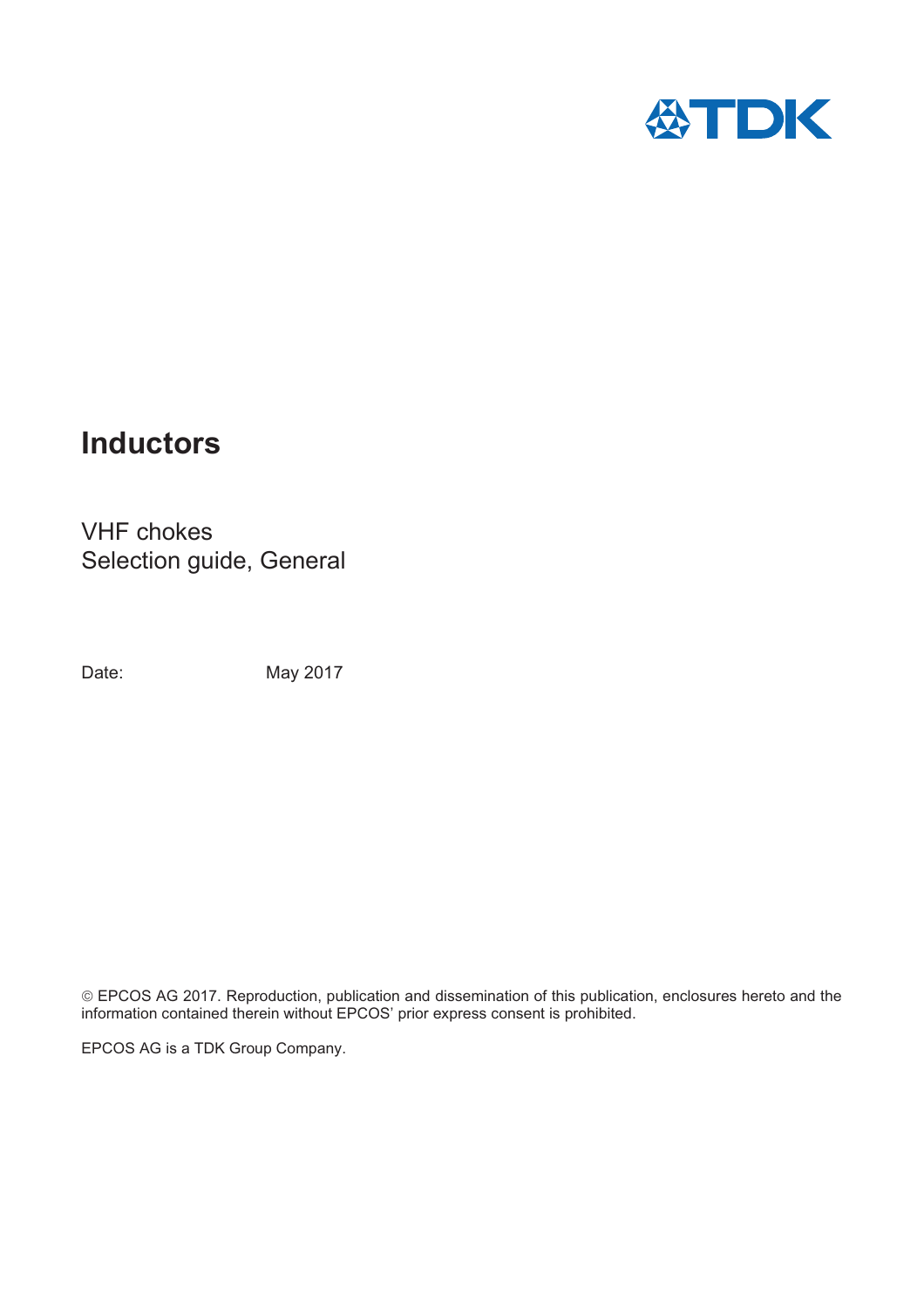

## **VHF chokes**

## **Selection guide**

|  | $I_R$ | $L_R$       | <b>Dimensions</b><br>(mm)                                                |                         | <b>Features</b>                                                                          | <b>Type</b> |  |
|--|-------|-------------|--------------------------------------------------------------------------|-------------------------|------------------------------------------------------------------------------------------|-------------|--|
|  | A     | μH          | $d_{max}$ $\times$<br>$I_{\text{max}}$                                   | Min.<br>LS <sup>1</sup> |                                                                                          |             |  |
|  | 0.154 | 180         | $5.0 \times 15$                                                          | 17.5                    | B82131<br>Central axial leads,<br>carbonyl iron core,                                    |             |  |
|  | 0.154 | 2160        | $5.5 \times 20$                                                          | 22.5                    | single-layer winding,<br>taped                                                           | B82132      |  |
|  | 0.154 | 5350        | $7.5 \times 25$                                                          | 27.5                    |                                                                                          | B82133      |  |
|  | 0.153 | 12420       | $7.5 \times 30$                                                          | 32.5                    |                                                                                          | B82134      |  |
|  | 0.16  | 71200       | $6.0 \times 26$<br>$6.5 \times 26$<br>$7.0 \times 26$<br>$7.5 \times 26$ | 30                      | Central axial leads,<br>ferrite core,<br>single-layer winding,<br>taped                  | B82111E     |  |
|  | 210   | 325         | $7.0 \times 24$<br>$7.5 \times 24$                                       |                         | Axial leads, winding<br>ends brought out                                                 | B82111B     |  |
|  |       |             | $6.0 \times 29$<br>$7.5 \times 29$                                       |                         | as leads, ferrite core                                                                   |             |  |
|  |       |             | $8.5 \times 34$<br>$9.5 \times 34$                                       |                         |                                                                                          |             |  |
|  | 0.22  | 120<br>3900 | $10 \times 32$                                                           | 35                      | Central axial leads,<br>ferrite core,<br>multilayer winding<br>high inductance<br>values | B82500      |  |